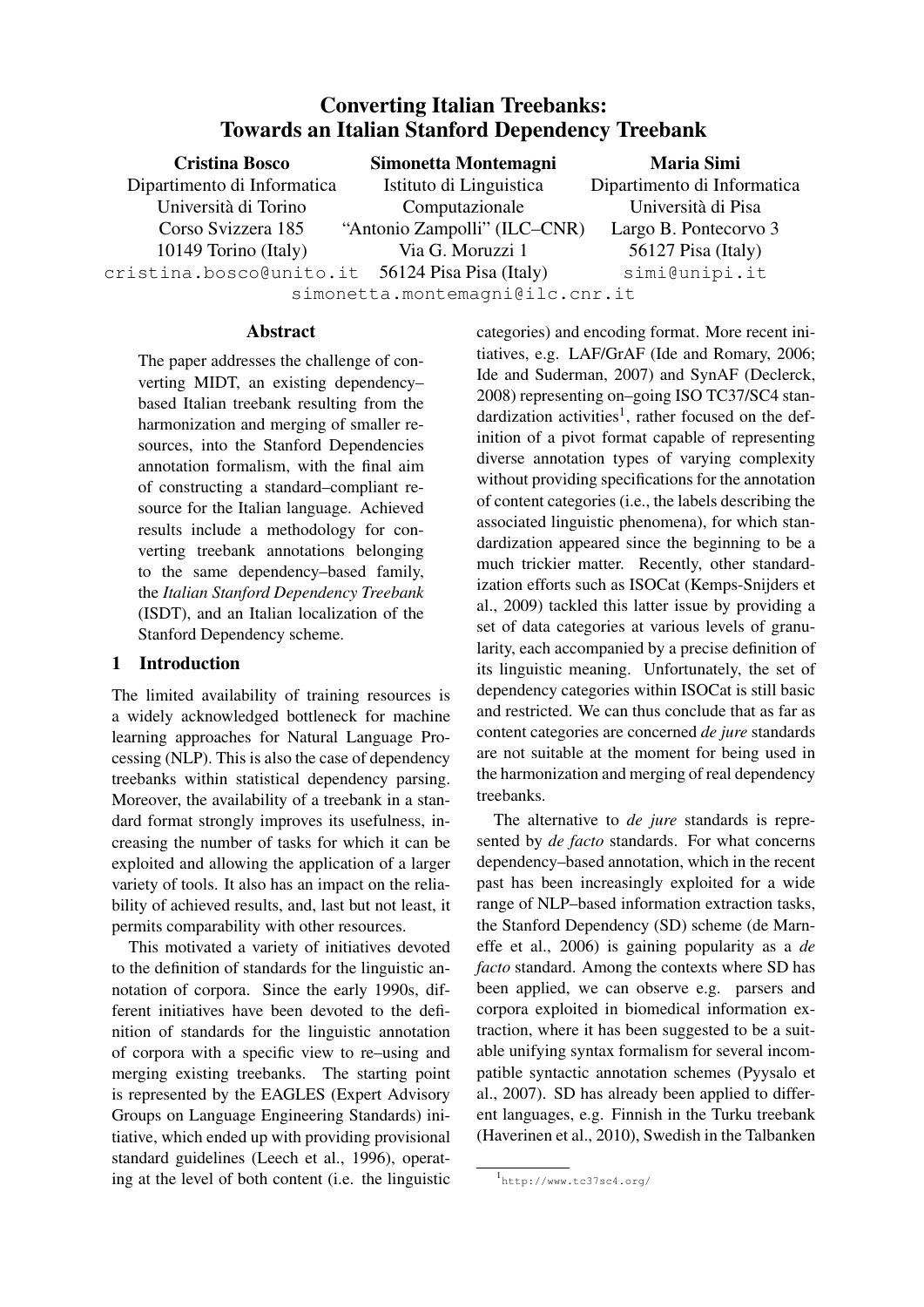treebank<sup>2</sup>, Chinese in the Classical Chinese Literature treebank (Seraji et al., 2012) or Persian in the Uppsala Persian Dependency Treebank (Lee and Kong, 2012).

In this paper, we describe the conversion of an existing Italian resource into the SD annotation scheme, with the final aim of developing a standard–compliant treebank, the *Italian Stanford Dependency Treebank* (ISDT). The reference resource, called *Merged Italian Dependency Tree* $bank \ (MIDT)^3$  (Bosco et al., 2012), is the result of a previous effort in the direction of improving interoperability of data sets available for Italian by harmonizing and merging two existing dependency–based resources, i.e. TUT and ISST–TANL, adopting incompatible annotation schemes. The two conversion steps are visualized in Figure 1: note that in both of them the focus is on the conversion and merging of the content of linguistic annotation; for what concerns the representation format, all involved treebanks follow the CoNLL tab–separated format (Buchholz and Marsi, 2006) which nowadays represents a *de facto* standard within the international dependency parsing community. In this paper, we deal with the second step, focusing on the MIDT to ISDT conversion.

Starting from a comparative analysis of the MIDT and SD annotation schemes, we developed a methodology for converting treebank annotations belonging to the same dependency–based family based on:

- a comparative analysis of the source and target annotation schemes, carried out with respect to different dimensions of variation, ranging from head selection criteria, dependency tagset granularity to defined annotation criteria;
- the analysis of the performance of a state–of– the–art dependency parser by using as training the source and the target treebanks;
- the mapping of the MIDT annotation scheme onto the SD data categories.



Figure 1: Merging and conversion process from TUT and ISST–TANL to MIDT and ISDT.

In this conversion process, we had to deal with the peculiarities of the Italian language: the tackled issues range from morphological richness, presence of clitic pronouns to relatively free word order and pro–drop, all properties requiring specific annotation strategies to be dealt with. Therefore, a by product of this conversion process is represented by the specialization of the SD annotation scheme with respect to Italian.

In the following sections, after briefly describing the methodology applied for the development of the MIDT resource (Section 2), we focus on a comparative analysis of the MIDT and SD annotation schemes (Section 3) followed by a description of the implemented conversion process (Section 4). Finally, we present the results obtained by training a parsing system on the newly developed resource (Section 5).

# 2 The starting point: MIDT

ISDT originates from the conversion towards the SD standard of the MIDT resource, whose origins and development are summarised below (for more details on this harmonization and merging step the interested reader is referred to Bosco et al. (2012)).

#### 2.1 The ancestors: TUT and ISST–TANL

The TUT and ISST–TANL resources differ under different respects, at the level of both corpus composition and adopted annotation schemes.

For what concerns size and composition, TUT (Bosco et al.,  $2000)^4$  currently includes 3,452 Italian sentences (i.e. 102,150 tokens in TUT native,

<sup>2</sup> http://stp.lingfil.uu.se/˜nivre/swedish treebank/ talbanken-stanford-1.2.tar.gz

 ${}^{3}\text{MIDT}$  was developed within the project PARLI tp://parli.di.unito.it/project.en.html) partially (http://parli.di.unito.it/project en.html) partially funded in 2008-2012 by the Italian Ministry for University and Research, for fostering the development of new resources and tools that can operate together, and the harmonization of existing ones. MIDT is documented at http://medialab.di.unipi.it/wiki/MIDT/.

<sup>4</sup> http://www.di.unito.it/˜tutreeb/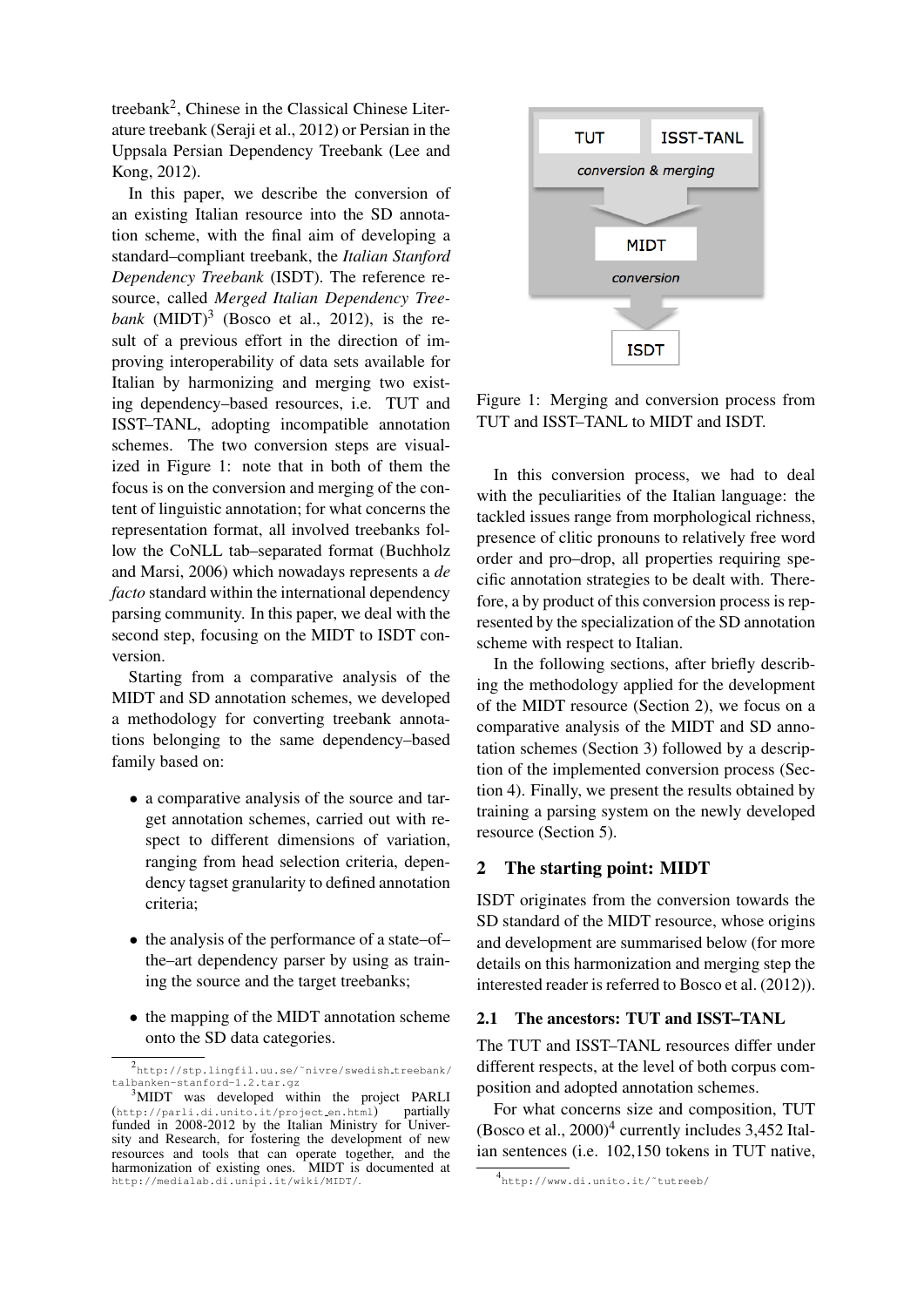and 93,987 in CoNLL) and represents five different text genres (newspapers, Italian Civil Law Code, JRC-Acquis Corpus<sup>5</sup>, Wikipedia and the Costituzione Italiana), while ISST–TANL includes 3,109 sentences (71,285 tokens in CoNLL format), which were extracted from the "balanced" ISST partition (Montemagni et al., 2003) exemplifying general language usage as testified in articles from newspapers and periodicals, selected to cover a high variety of topics (politics, economy, culture, science, health, sport, leisure, etc.).

As far as the annotation scheme is concerned, TUT applies the major principles of the Word Grammar theoretical framework (Hudson, 1984) using a rich set of dependency relations, but it includes *null* elements to deal with non–projective structures, long distance dependencies, equi phenomena, pro-drop and elliptical structures<sup>6</sup>. The ISST–TANL annotation scheme originates from FAME (Lenci et al., 2008), an annotation scheme which was developed starting from *de facto* standards and which was specifically conceived for complying with the basic requirements of parsing evaluation, and – later – for the annotation of unrestricted Italian texts.

#### 2.2 Creating the merged MIDT resource

The challenge we tackled in the development of MIDT was to translate between different annotation schemes and merging them. We focused on the harmonization and merging of content categories. To this specific end, we defined a set of linguistic categories to be used as a "bridge" between the specific TUT and ISST–TANL schemes.

First of all, we analyzed similarities and differences of the underlying schemes, which led to identify a core of syntactic constructions for which the annotations agreed, but also to highlight variations in head selection criteria, inventory of dependency types and their linguistic interpretation, projectivity constraint and analysis of specific syntactic constructions. For instance, TUT always assigns heads on the basis of syntactic criteria, i.e. the head role is played by the function word in all constructions where one function word and one content word are involved (e.g. determiner– noun, verb–auxiliary), while in ISST–TANL head selection follows from a combination of syntactic

and semantic criteria (e.g. in determiner–noun and auxiliary–verb relations the head role is played by the content word). Both schemes assume different inventories of dependency types and degrees of granularity in the representation of specific relations. Moreover, whereas ISST–TANL allows for non–projective representations, TUT assumes the projectivity constraint. Further differences are concerned with the treatment of coordination and punctuation, which are particularly problematic to deal with in the dependency framework.

As a second step, we defined a bridge annotation, i.e. the MIDT dependency tagset, following practical considerations: bridge categories should be automatically reconstructed by exploiting morpho–syntactic and dependency information contained in the original resources; for some constructions, the MIDT representation is parameterizable, i.e. the tagset provides two different options, corresponding to the TUT and ISST–TANL annotation styles (e.g. for determiner–noun or preposition–noun relations).

The final MIDT tagset contains 21 dependency tags (as opposed to the 72 tags of TUT and the 29 of ISST–TANL), including the different options provided for the same type of construction. CoNLL is used as encoding format.

#### 3 Comparing the MIDT and SD schemes

The MIDT and SD annotation schemes are both dependency–based and therefore fall within the same broader family. This fact, however, does not guarantee *per se* an easy and linear conversion process from one to the other: as pointed out in Bosco et al. (2012), harmonizing and converting annotation schemes can be quite a challenging task, even when this process is carried out within a same paradigm and with respect to the same language. In the case at hand, this task is made easier thanks to the fact that the MIDT and SD schemes share similar design principles: for instance, in both cases preference is given a) to relations which are semantically contentful and useful to applications, or b) to relations linking content words rather than being indirectly mediated via function words (see design principles 2 and 5 respectively in de Marneffe and Manning (2008a)). Another peculiarity shared by MIDT and SD consists in the fact that they both neutralize the argument/adjunct distinction for what concerns prepositional complements, which is taken to be "largely useless

<sup>5</sup> http://langtech.jrc.it/JRC-Acquis.html

<sup>6</sup>The CoNLL format does not include null elements, but the projectivity constraint is maintained at the cost of a loss of information with respect to native TUT in some cases.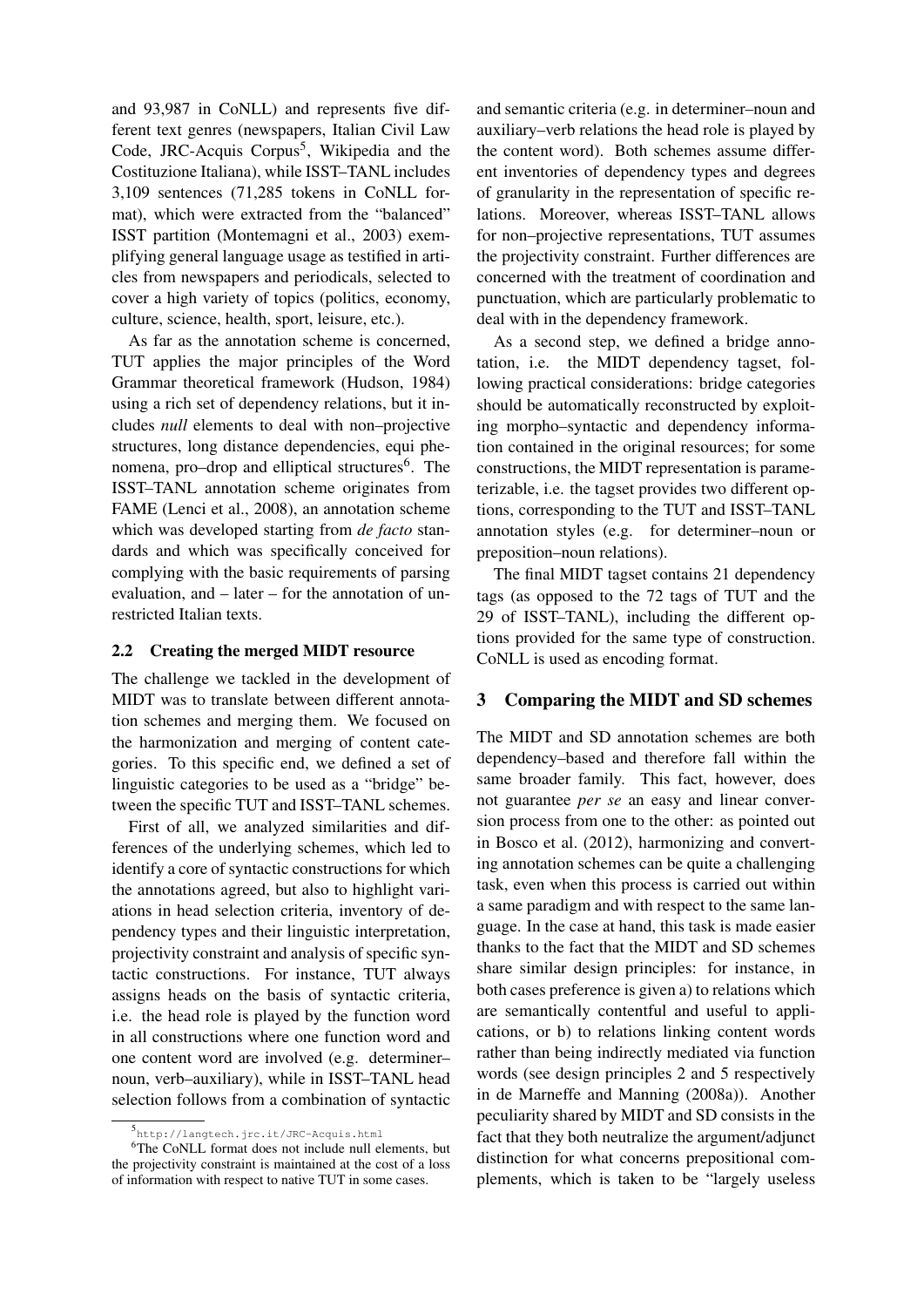in practice" as de Marneffe and Manning (2008a) claim. In spite of their sharing similar design principles, there are also important differences concerning the inventory of dependency types and their linguistic interpretation, the head selection criteria as well as the treatment of specific syntactic constructions. In what follows, we summarize the main dimensions of variation between the MIDT and SD annotation schemes, with a specific view to the conversion issues they arise.

# 3.1 Granularity and inventory of dependency types

MIDT and SD annotation schemes assume different inventories of dependency types characterized by different degrees of granularity in the representation of specific relations: the adopted dependency tagset includes 21 dependency types in the case of MIDT and 48 in the case of SD. Interestingly however, it is not always the case that the finer grained annotation scheme  $-$  i.e. SD  $-$  is the one providing more granular distinctions: whereas this is typically the case, there are also cases in which more granular distinction are adopted in the MIDT annotation scheme.

Consider first SD relational distinctions which are neutralized at the level of the MIDT annotation. As reported in de Marneffe and Manning (2008a), so–called NP–internal relations are critical in real world applications: the SD scheme therefore includes many relations of this kind, e.g. appos (appositive modifier), nn (noun compound), num (numeric modifier), number (element of compound number) and abbrev (abbreviation). In MIDT all these relation types are lumped together under the general heading of mod (modifier). To deal with these cases, the MIDT to SD conversion has to simultaneously combine dependency and morpho–syntactic information (e.g. the morpho–syntactic category of the nodes involved in the relation), which however is not always sufficient as in the case of appositive modifiers for which further evidence is needed.

Let us consider now the reverse case, i.e. in which MIDT adopts finer–grained distinctions with respect to SD. For instance, MIDT envisages different relation types for auxiliary–verb and preposition–verb (within infinitive clauses, be they modifiers or subcategorized arguments) constructions, which are aux and prep respectively. By contrast, SD represents both cases in terms of the same relation type, i.e. aux. Significant differences between English and Italian justify the different strategies adopted in SD and MIDT respectively: in English, open clausal complements are always introduced by the particle 'to', whereas in Italian different prepositions can introduce them (i.e. 'a', 'di', 'da'), which are selected by the governing head. The SD representation of the element introducing infinitival complements and modifiers in terms of aux might not be appropriate as far as Italian is concerned and it would be preferable to have a specific relation for dealing with introducers of infinitival complements (like complm in the case of finite clausal complements): as reported in Section 4, we are currently evaluating different representational options with a specific view to the syntactic peculiarities of the Italian language.

Another interesting and more complex example can be found for what concerns the partitioning of the space of sentential complements. MIDT distinguishes between mod(ifiers) on the one hand and subcategorised arg(uments) on the other hand: note that whereas arg is restricted to clausal complements subcategorized for by the governing head, the mod relation covers different types of modifiers (nominal, adjectival, clausal, adverbial, etc.). By contrast, SD resorts to specific relations for dealing with sentential complements: in particular, distinct relation types are envisaged depending on e.g. whether the clause is a subcategorized complement or a modifier (see e.g. ccomp vs advcl), or whether the governor is a verb or a noun (see e.g. xcomp vs infmod), or whether the clausal complement is headed by a finite or non–finite verb (see e.g. ccomp vs xcomp). Starting from MIDT, the finer–grained distinctions adopted by SD for dealing with clausal complements can be recovered by combining dependency information with morphosyntactic one (e.g. the mood of the verbal head of the clausal complements or the morpho–syntactic category of the governing head).

## 3.2 Head selection

Criteria for distinguishing the head and the dependent within relations have been widely discussed in the linguistic literature in all frameworks where the notion of syntactic head plays an important role. Unfortunately, different criteria have been proposed, some syntactic and some semantic, which do not lead to a single coherent notion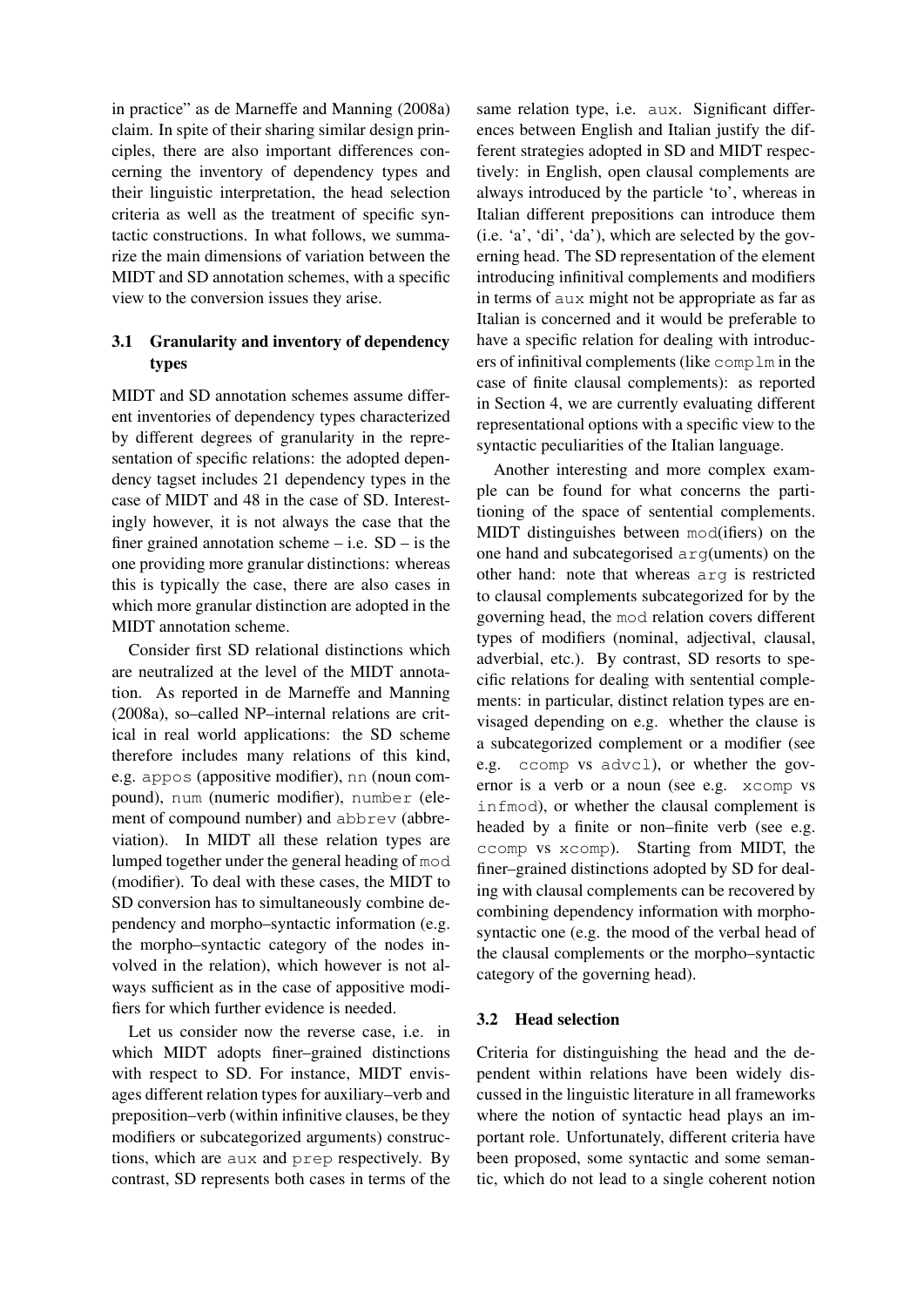of dependency (Kübler et al., 2009). Head selection thus represents an important and unavoidable dimension of variation among dependency annotation schemes, especially for what concerns constructions involving grammatical function words. MIDT and SD agree on the treatment of tricky cases such as the determiner–noun relation within nominal groups, the preposition– noun relation within prepositional phrases as well as the auxiliary–main verb relation in complex verbal groups. In both schemes, head selection follows from a combination of syntactic and semantic criteria: i.e. whereas in the determiner– noun and auxiliary–verb constructions the head role is assigned to the semantic head (noun/verb), in preposition–noun constructions the head role is played by the element which is subcategorized for by the governing head, i.e. the preposition which is the syntactic head but can also be seen as as a kind of role marker. In this area, the only but not negligible difference is concerned with subordinate clauses whose head in SD is assumed to be the verb, rather than the introducing element (whether a preposition or a subordinating conjunction) as in MIDT: in this case, the MIDT to SD conversion requires restructuring of the dependency tree.

# 3.3 Coordination and punctuation

In both MIDT and SD schemes, coordinate constructions are considered as asymmetric structures with a main difference: while in MIDT both the conjunction and conjuncts starting from the second one are linked to the immediately preceding conjunct, in SD the conjunction(s) and the subsequent conjunct(s) are all linked to the first one. Also the treatment of punctuation is quite problematic in the framework of a dependency annotation scheme, although this has not been specifically dealt with in the linguistic literature. Whereas MIDT has its own linguistically– motivated strategy to deal with punctuation, SD does not appear to provide explicit and detailed annotation guidelines in this respect.

# 3.4 MIDT– or SD–only relations

It is not always the case that a dependency type belonging to the MIDT or SD annotation scheme has a counterpart in the other. Let us start from SD relation types which are not explicitly encoded in the MIDT source annotation, due to constraints of the CoNLL representation format. This is the case of the ref dependency linking the relative word

introducing the relative clause and its antecedent, or of the  $xsub$  i relation which in spite of its being part of the original TUT and ISST resources have been omitted from the most recent and CoNLL– compliant versions, which represent the starting point of in MIDT: in both cases, the "one head per dependent" constraint of the CoNLL representation format is violated. From this, it follows that ISDT won't include these dependency types. Other SD relations which were part of the MIDT's ancestors but were neutralized in MIDT are concerned with semantically–oriented distinctions which turned out to be problematic to be reliably identified in parsing in spite of their being explicitly encoded in both source annotation schemes (Bosco et al., 2012). This is the case of the indirect object relation (iobj) or of temporal modifiers (tmod).

The MIDT relation types which instead do not have a corresponding relation in SD are those that typically represent Italian–specific peculiarities. This is the case of the  $clit(ic)$  dependency, linking clitic pronouns to the verbal head they refer to. In MIDT, whenever appropriate clitic pronouns are assigned a label that reflects their grammatical function (e.g. "dobj" or "iobj"): this is the case of reflexive constructions (*Maria si lava* lit. 'Maria her washes' meaning that 'Maria washes herself') or of complements overtly realized as clitic pronouns (*Giovanni mi ha dato un libro* lit. 'Giovanni to–me has given a book' meaning that 'Giovanni gave me a book'). With pronominal verbs, in which the clitic can be seen as part of the verbal inflection, a specific dependency relation (clit) is resorted to link the clitic pronoun to the verbal head: for instance, in a sentence like *la sedia si e rotta `* lit. 'the chair it is broken' meaning that 'the chair broke', the dependency linking the clitic *si* to the verbal head is clit.

# 4 The MIDT to SD conversion

The conversion process followed to generate the *Italian Stanford Dependency Treebank* (ISDT) starting from MIDT is based on the results of the comparative analysis reported in the previous section. It is organized in two different steps: the first one aimed at generating an enriched version of the MIDT resource, henceforth referred to as MIDT++, including SD–relevant distinctions neutralized in MIDT, and the second one in charge of converting the MIDT++ annotation in terms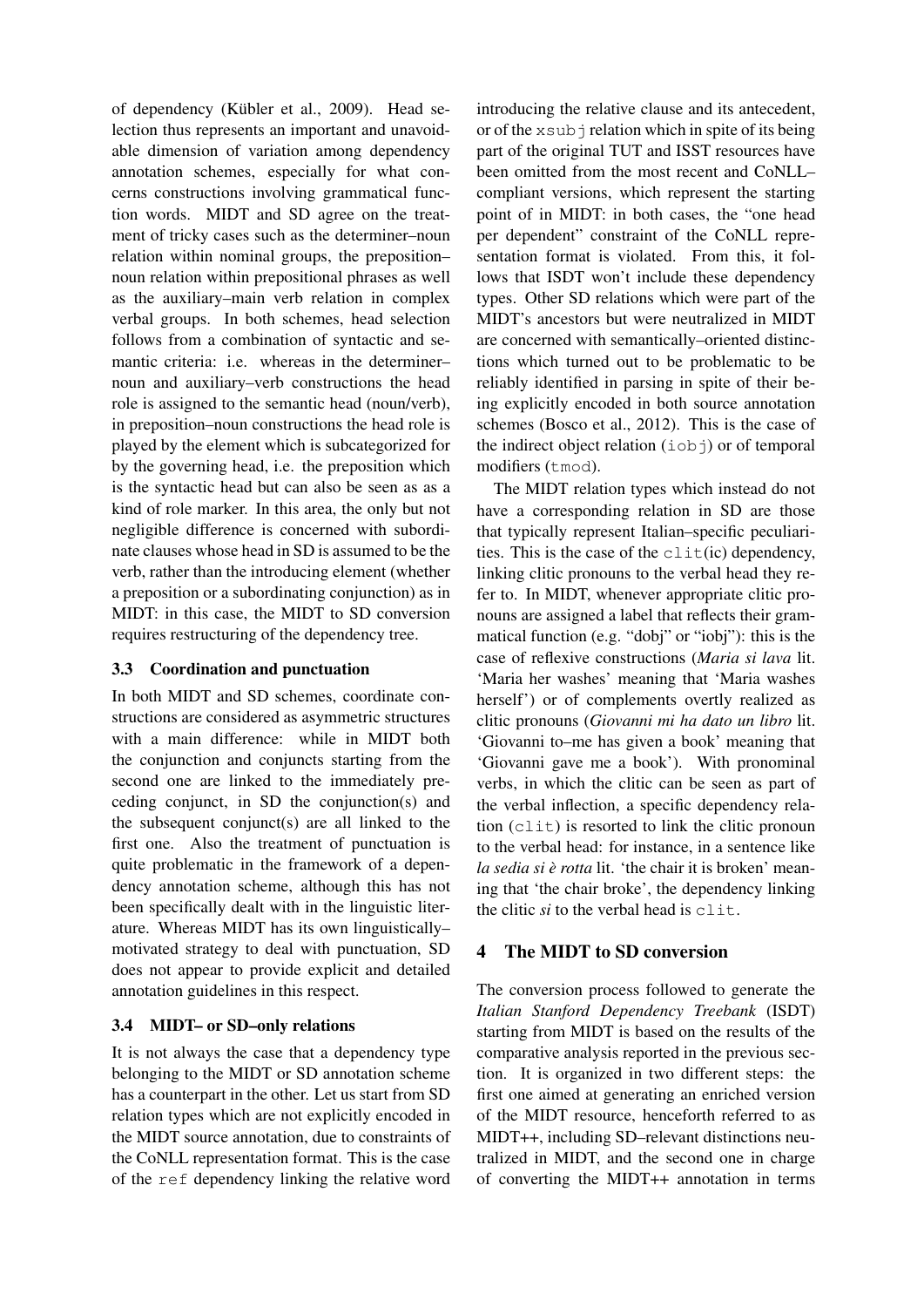of the Stanford Dependencies as described in de Marneffe and Manning (2008b) specialized with respect to the Italian language syntactic peculiarities. Note that also the resulting ISDT resource adheres to the CoNLL tabular format.

The first step relied on previous harmonization work leading to the construction of the MIDT resource starting from the CoNLL–compliant TUT and ISST–TANL treebanks (described in Bosco et al. (2012)). During this step, we recovered from the native resources relevant distinctions that have been neutralized in MIDT, because of choices made in the design of the MIDT annotation scheme (e.g. indirect objects or temporal modifiers which are assigned an underspecified representation in MIDT, see Section 3) or simply because the harmonization of the source annotation schemes was not possible without manual revision (this is the case of appositions, explicitly annotated only in TUT).

Other issues tackled during this first pre– processing step include the treatment of coordination and multi–word expressions. Since in SD conjunctions and conjuncts, after the first one, are all linked to the first conjunct, exactly as it was in ISST–TANL, the intermediate MIDT++ is generated according to this scheme, with no conversion for ISST–TANL and by restructuring the different cascading coordination style of TUT. For what concerns multi–word expressions, we unified the multi–word repertoires of the two resources. Another area that required some pre–processing with manual revision is concerned with the annotation of the parataxis relation. The augmented resource resulting from this pre–processing step, i.e. MIDT++, is used as a "bridge" towards the SD representation format.

Starting from the results of the comparative analysis detailed in Section 3, we defined conversion patterns which can be grouped into two main classes according to whether they refer to individual dependencies (case A) or they involve dependency subtrees due to head reassignment (case B).

- A) *Structure–preserving mapping rules* involving dependency retyping without restructuring of the tree:
- A.1) *1:1 mapping* requiring dependency retyping only (e.g. MIDT prep  $>$  SD pobj, or  $MIDT subj > SD nsubj);$
- A.2) *1:n mapping* requiring finer–grained de-

pendency retyping (e.g. MIDT mod > SD abbrev | amod | appos | nn | nnp | npadvmod | num | number | partmod | poss | preconj | predet | purplcl | quantmod | tmod);

- B) *Tree restructuring mapping rules* involving head reassignment and dependency retyping. Focusing on dependency retyping we distinguish the following cases:
- B.1) head reassignment with *1:1 dependency mapping* (e.g. MIDT  $subj > SD$  csubj in the case of clausal subjects);
- B.2) head reassignment with *1:n dependency mapping* based on finer–grained distinctions (e.g. MIDT  $\arg$  > SD  $\pi$ comp — ccomp, or MIDT mod (with verbal head)  $>$  SD advc1 | infmod | prepc | purpcl).

In what follows, we will exemplify how the abstract patterns described above have been translated into MIDT<sub>-to-SD</sub> conversion rules. The conversion of the MIDT arg relation, referring to clausal complements subcategorized for by the governing head, represents an interesting example of 1:n dependency mapping with tree restructuring (case B.2 above). In MIDT, clausal complements, either finite or non–finite clauses, are linked to the governing head (which can be a verb, a noun or an adjective) as  $arg(\text{uments})$ , with a main difference with respect to SD, i.e. that the head of the clausal complement is the word introducing it (be it a preposition or a subordinating conjunction) rather than the verb of the clausal complement. The main conversion rules to SD can be summarised as follows, where the  $\Rightarrow$  separates the left from the right hand side of the rule, the notation  $x \rightarrow_{den label} y$ denotes that token  $y$  is governed by token  $x$  with the dependency label specifying the relation holding between the two (a MIDT tag is found on the left side of the rule, whereas an SD one occurs on the right side):

- 1.  $\mathbb{S}[S|V|A] \rightarrow_{arg} \mathbb{S}[E] \rightarrow_{prep} \mathbb{S}[V_{infinite}] \Rightarrow$  $$1 \rightarrow_{xcomp} $3$; $3 \rightarrow_{aux} $2$$
- 2.  $\mathfrak{B}[S|V|A] \rightarrow_{arg} \mathfrak{B}[CS] \rightarrow_{sub} \mathfrak{B}[V_{finite}] \Rightarrow$  $$1 \rightarrow_{ccomp} $3; $3 \rightarrow_{complm} $2$

In the rules, the \$ followed by a number is a variable indentifying a given dependency node. Constraints on tokens in the left–hand side of the rule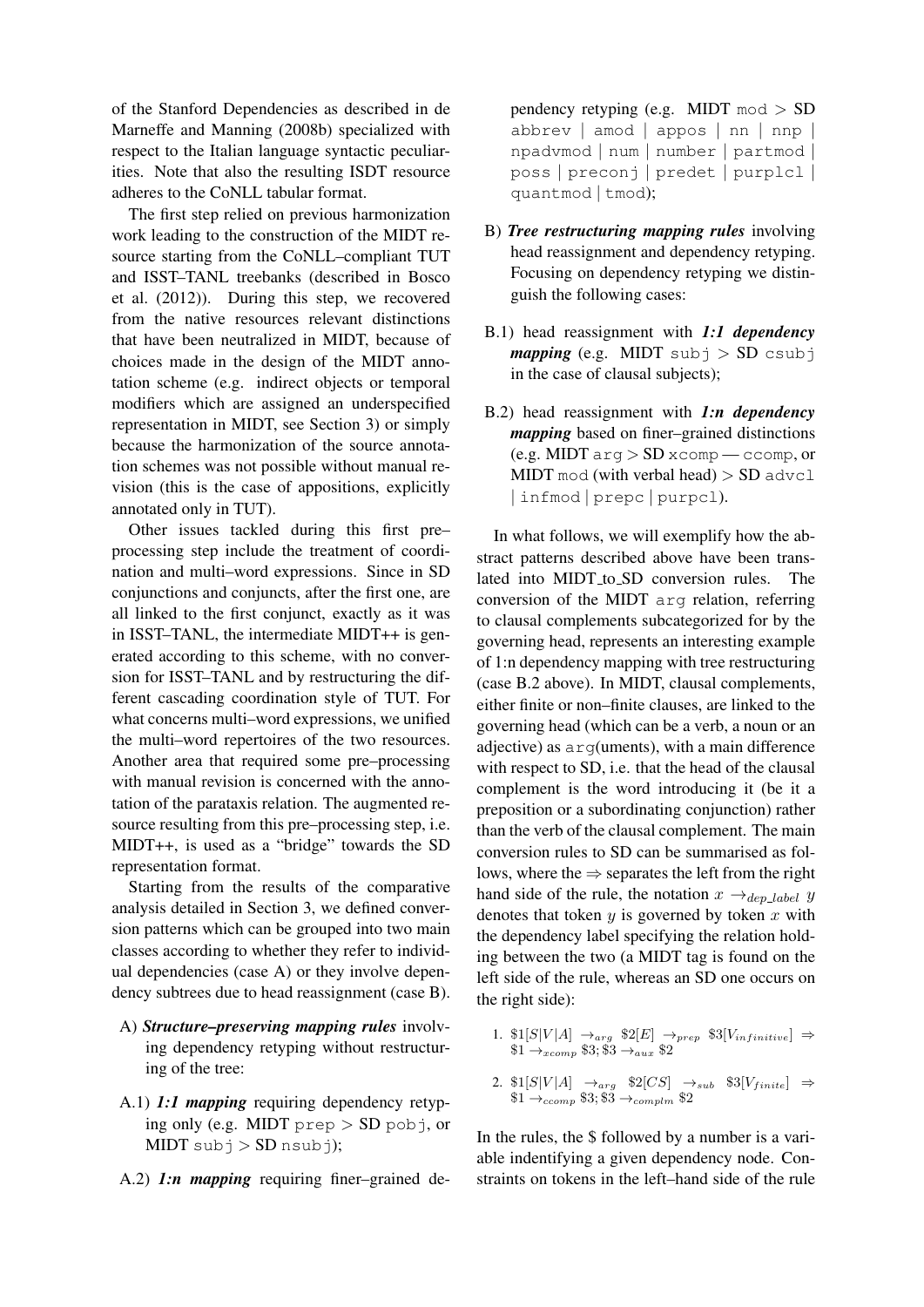

Figure 2: MIDT vs SD annotation of the same sentence

are reported within square brackets: they are typically concerned with the grammatical category of the token (CS stands for subordinative conjunction, E for preposition, S for noun, V for verb). Rule 1 above handles the transformation of the infinitival clause from the MIDT representation to SD. Consider as an example the MIDT dependency tree in Figure 2(a) for the sentence *Giovanni ha dichiarato ai giudici di avere pagato i terroristi*, lit. 'Giovanni told to–the judges to have paid the terrorists' 'Giovanni told the judges that he has paid the terrorists' whose SD conversion is reported in Figure 2(b). By comparing the trees, we see that head restructuring and dependency retyping have both been performed in the conversion of the infinitival clause representation: in MIDT the head of the infinitival clause is the preposition whereas in SD it is the verb; the relation linking the governing head and the head of the infinitival clause is arg in MIDT and xcomp in SD.

Currently, the conversion script implements over 100 rules which are still being tested with the final aim of finding the most appropriate representation with respect to the Italian syntactic peculiarities. The problematic area of sentential complements is still being explored to find out adequate representational solutions. Consider as an example the case of the word introducing infinitival complements: Figure 2(b) above, reporting the result of the SD conversion, shows that the same aux relation is used to link the preposition to the verb heading the infinitival complement as well as the auxiliary *avere* 'to have' to the main verb. This solution might not be so appropriate given the peculiarities of the Italian language, where different prepositions (lexically selected by the governing head) can introduce infinitival complements.

During the conversion step, the SD scheme has been specialized with respect to the Italian language. There are SD dependency relations which were excluded from the Italian localization of the standard scheme, either because not appropriate given the syntactic peculiarities of this language (this is the case e.g. of the prt relation) or because they could not be recovered from the CoNLL–compliant versions of the resources we started from (see e.g. the relations ref or xsubj). The SD tagset was also extended with new dependency types: this is the case of the clit relation used for dealing with clitics in pronominal verbs, or of the nnp relation specifically defined for compound proper nouns. Other specializations are concerned with the use of underspecified categories: rather than resorting to the most generic relation, i.e. dep used when it is impossible to determine a more precise dependency relation, we exploited the hierarchical organization of SD typed dependencies, i.e. we used the comp and mod relations when we could not find an appropriate relation within the set of their dependency subtypes.

## 5 Using ISDT as training corpus

In this section, we report the results achieved by using ISDT for training a dependency parser, namely DeSR (Dependency Shift Reduce), a transition–based statistical parser (Attardi, 2006), where it is possible to specify, through a configuration file, the set of features to use (e.g. POS tag, lemma, morphological features) and the classification algorithm (e.g. Multi-Layer Perceptron (Attardi and Dell'Orletta, 2009), Support Vector Machine, Maximum Entropy). DeSR has been trained on TUT and ISST–TANL in the framework of the evaluation campaigns Evalita, for the last time in 2011 (Bosco and Mazzei, 2012; Dell'Orletta et al., 2012). More recently DeSR has been trained and tested on MIDT: the results ob-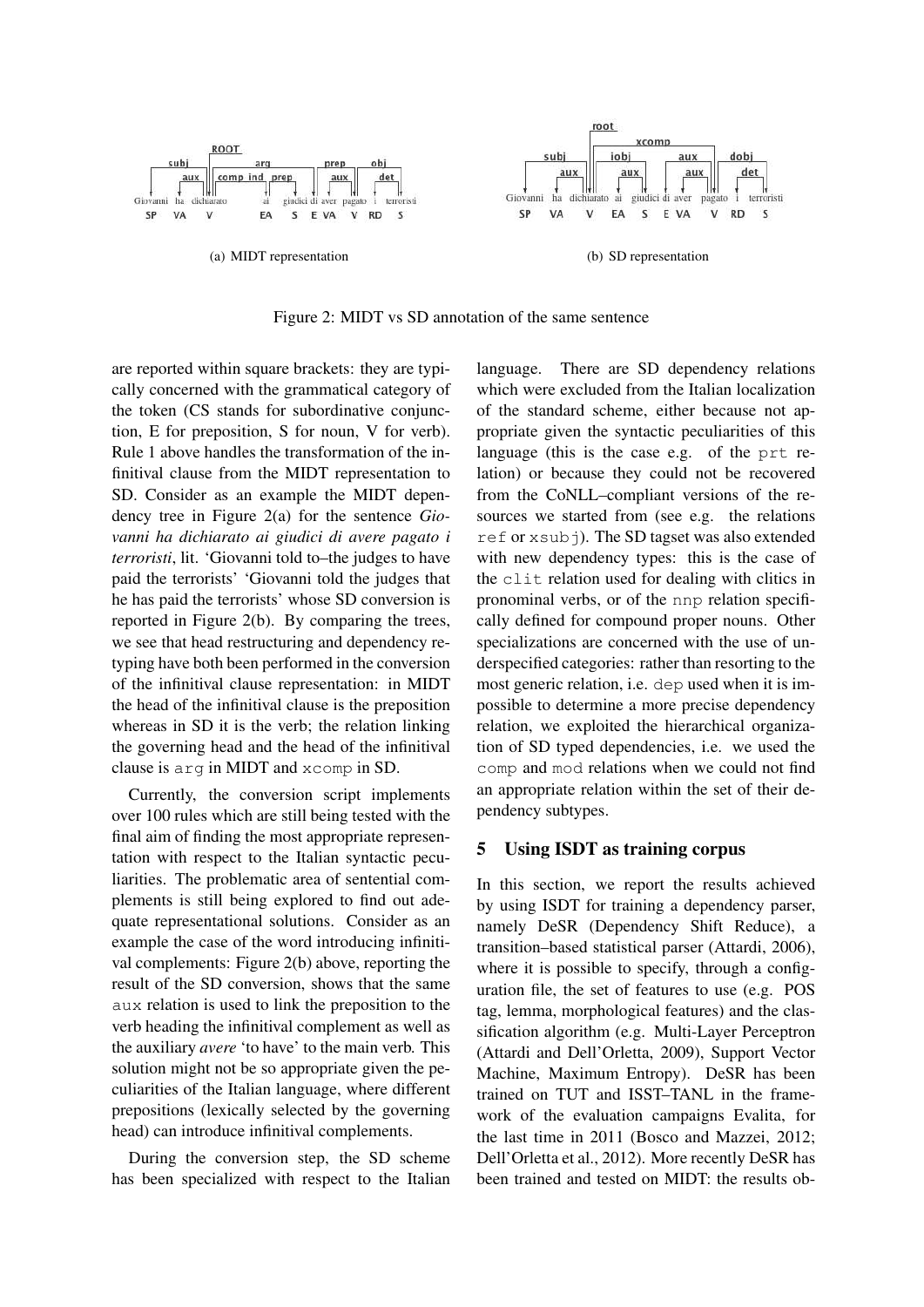Table 1: Parsing results with ISDT resources

| <b>TRAINING</b>         | TEST                   | <b>PARSER</b> | LAS    | LAS no punct |
|-------------------------|------------------------|---------------|--------|--------------|
| TUT-SDT train           | TUT-SDT test           | DeSR MLP      | 84.14% | 85.57%       |
| ISST-TANL-SDT_train     | ISST-TANL-SDT_test     | DeSR MLP      | 80.55% | $82.11\%$    |
| TUT+ISST-TANL-SDT_train | TUT+ISST-TANL-SDT_test | DeSR MLP      | 83.34% | 84.16%       |
| TUT+ISST-TANL-SDT train | TUT-SDT test           | DeSR MLP      | 84.14% | 85.79%       |
| TUT+ISST-TANL-SDT_train | ISST-TANL-SDT_test     | DeSR MLP      | 79 94% | 81.86%       |

tained on both the MIDT version of the individual TUT and ISST–TANL resources and the merged resource are reported in (Bosco et al., 2012): the best scores, achieved applying a parser combination strategy and training on TUT in MIDT format, are LAS 90.11% and LAS 91.58% without punctuation.

For the experiments on the ISDT resource we used a basic and fast variant of the DeSR parser based on Multi-Layer Perceptron (MLP). In fact, the purpose of the experiment was not to optimize the parser for the new resource but to compare relative performances of the same parser on different versions of the same resources. As a result, the substantial drop in performance observed with respect to the MIDT resource is in part due to this factor, and cannot be totally attributed to the greater complexity of the SD scheme or quality of the conversion output.

Table 1 reports, in the first two rows, the values of Labeled Attachment Score (LAS, with and without punctuation) obtained against the TUT– ISDT and ISST–TANL–ISDT datasets. The different performance of the parser on the two converted datasets (TUT–ISDT and ISST–TANL–ISDT) is in line with what was observed in previous experiments with native resources and MIDT (Bosco et al., 2010; Bosco et al., 2012); therefore, the composition of the training and test corpora can still be identified as possible causes for such a difference. The results reported in rows 3–5 have been obtained by training DeSR with the larger resource including both TUT–ISDT and ISST– TANL–ISDT. As test set, we used a combination of the two test sets (row 3) and test sets from the two data sets separately (rows 4 and 5). The preliminary results achieved by using ISDT are encouraging, in line with what was obtained on the WSJ for English and reported in (Cer et al., 2010), where the best results in labeled attachment precision, achieved by a fast dependency parser (Nivre Eager feature Extract), is 81.7. For the time being, training with the larger combined resource does not seem to provide a substantial advantage, con-

firming results obtained with MIDT, despite the fact that in the conversion from MIDT to ISDT a substantial effort was spent to further harmonize the two resources.

## 6 Conclusion

In this paper, we addressed the challenge of converting MIDT, an existing dependency–based Italian treebank resulting from the harmonization and merging of smaller resources adopting incompatible annotation schemes, into the Stanford Dependencies annotation formalism, with the final aim of constructing a standard–compliant resource for the Italian language. SD, increasingly acknowledged within the international NLP community as a *de facto* standard, was selected for its being defined with a specific view to supporting information extraction tasks.

The outcome of this still ongoing effort is three– fold. Starting from a comparative analysis of the MIDT and SD annotation schemes, we developed a methodology for converting treebank annotations belonging to the same dependency–based family. Second, Italian has now a new standard– compliant treebank, i.e. the *Italian Stanford De*pendency Treebank (ISDT, 200,516 tokens)<sup>7</sup>: we believe that this conversion will significantly improve the usability of the resource. Third, but not least important, we specialized the Stanford Dependency annotation scheme to deal with the peculiarities of the Italian language.

## 7 Acknowledgements

This research was supported by a Google "gift". Giuseppe Attardi helped with the experiments with the DeSR parser, Roberta Montefusco produced the converter to the collapsed/propagated version of ISDT and in so doing helped us to reduce inconsistencies and errors in the resource.

<sup>&</sup>lt;sup>7</sup>Both the MIDT and ISDT resources are released by the authors under the Creative Commons Attribution– NonCommercial-ShareAlike 3.0 Unported licence (http://creativecommons.org/licenses/by-nc-sa/3.0/ legalcode.txt).